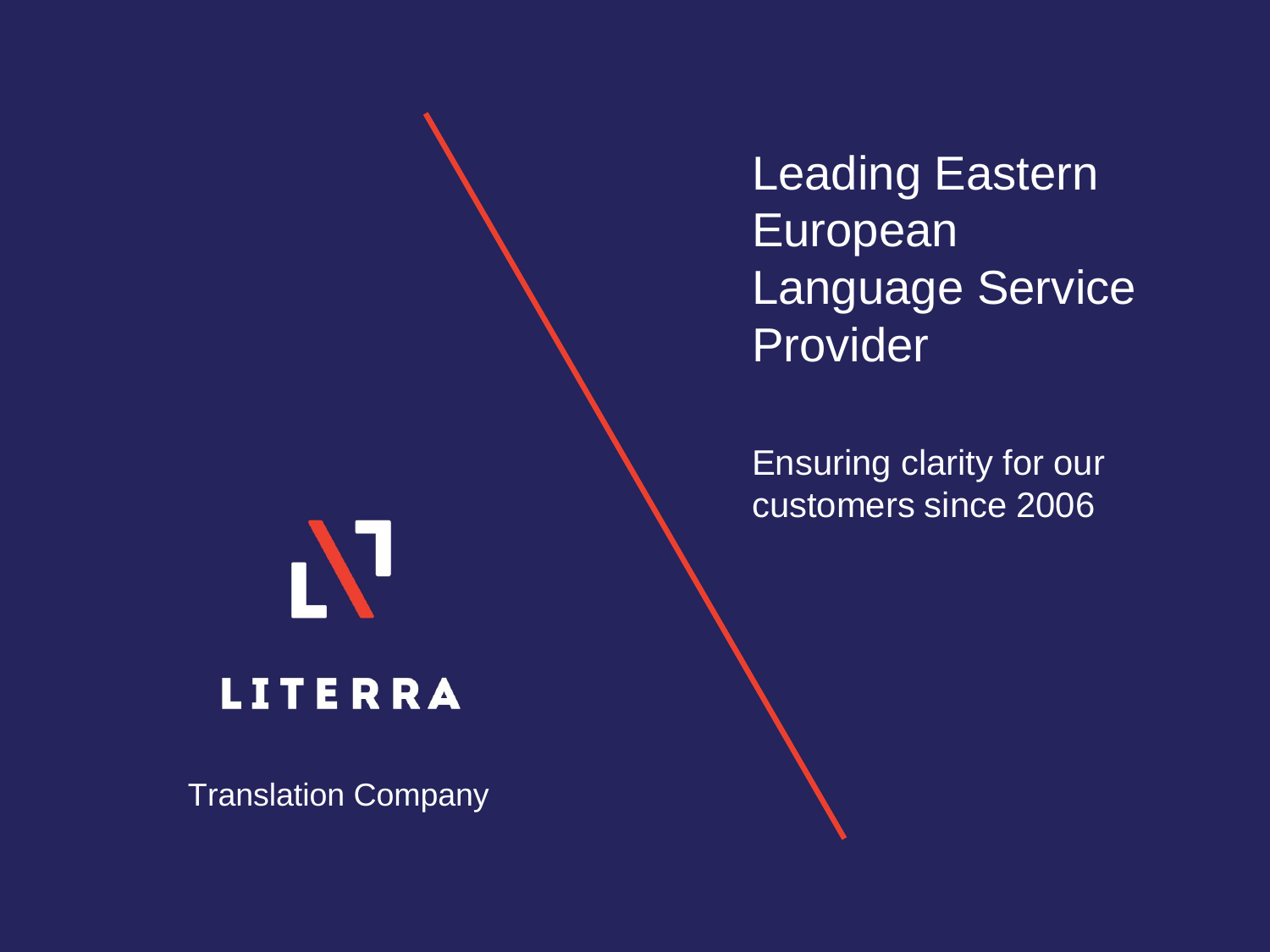

## Who We Are And What We Do

- A specialist in **Russian and CIS languages** since 2006.
- **12th largest** language service provider in Eastern Europe (source: Common Sense Advisory).
- We serve corporate customers from **over 20 industries** in Europe and North America.
- We leverage large volumes of content with **tight turnaround** times, while maintaining the desired level of **quality**.
- We train translators and interpreters, develop **customised training programmes** for language professionals.
- We are a member of **European Language Industry Association (Elia), Translators Union of Russia**, and co-organise **St. Petersburg Translators Club** together with some of the industry peers.







european language industry association

ul. Fuchika, 4, lit. К, St. Petersburg, Russia phone: +7 812 331-27-77, fax: +7 812 331-22-36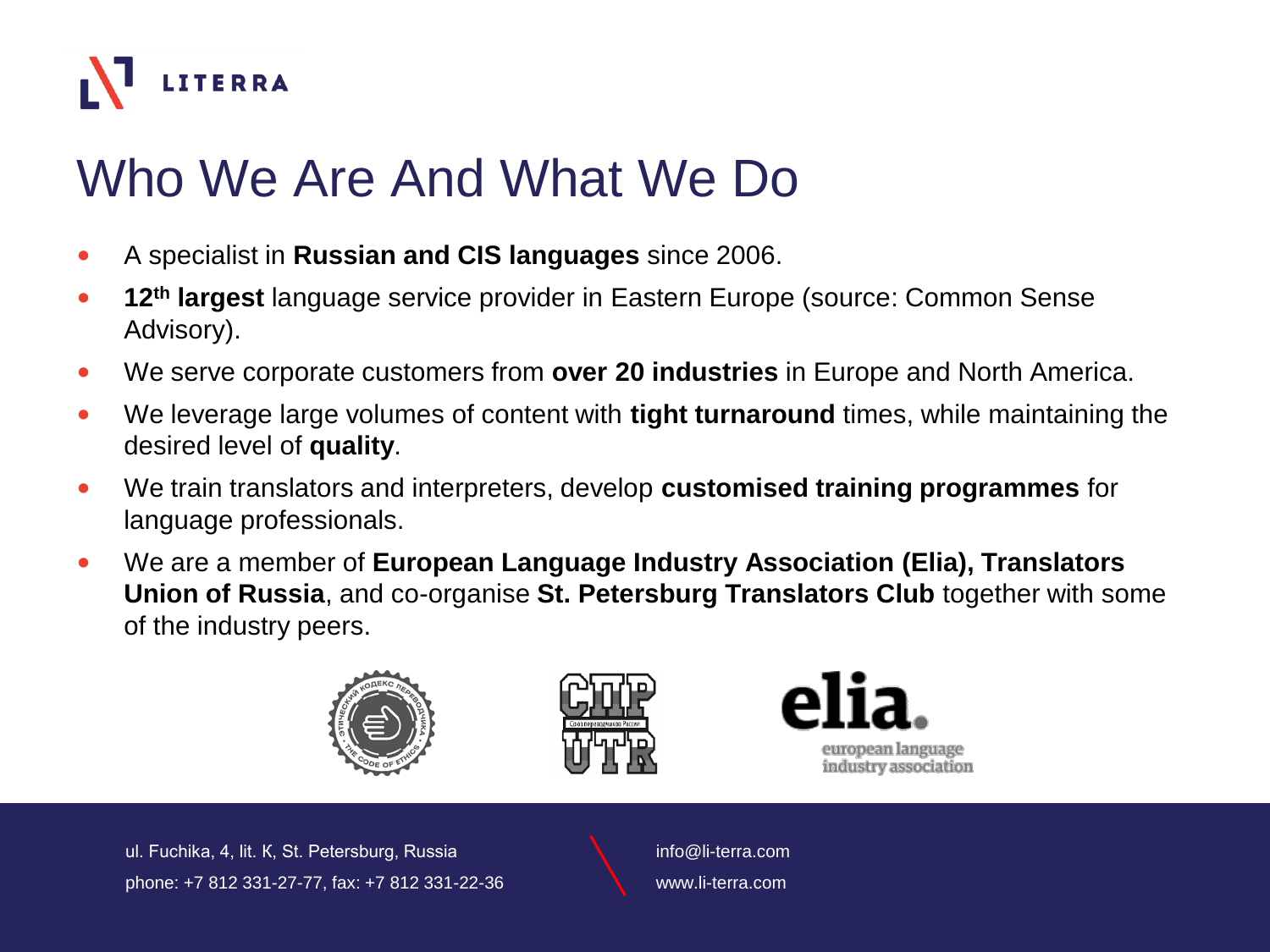

## Who We Are And What We Do

- We are licensed by the Federal Security Service of Russia to handle **classified documentation**, and treat all the other customers' documents accordingly.
- We provide **training and internship opportunities** for students of various universities (including MIIS), our MD is country coordinator for Elia Exchange programme.
- Two of our staff members are **Memsource Certified Trainers**.
- Our company is **ISO 9001** certified, we also seek certification according to ISO 17100, our MD is co-chairman of **FIT ISO Standing Committee**.



ul. Fuchika, 4, lit. К, St. Petersburg, Russia phone: +7 812 331-27-77, fax: +7 812 331-22-36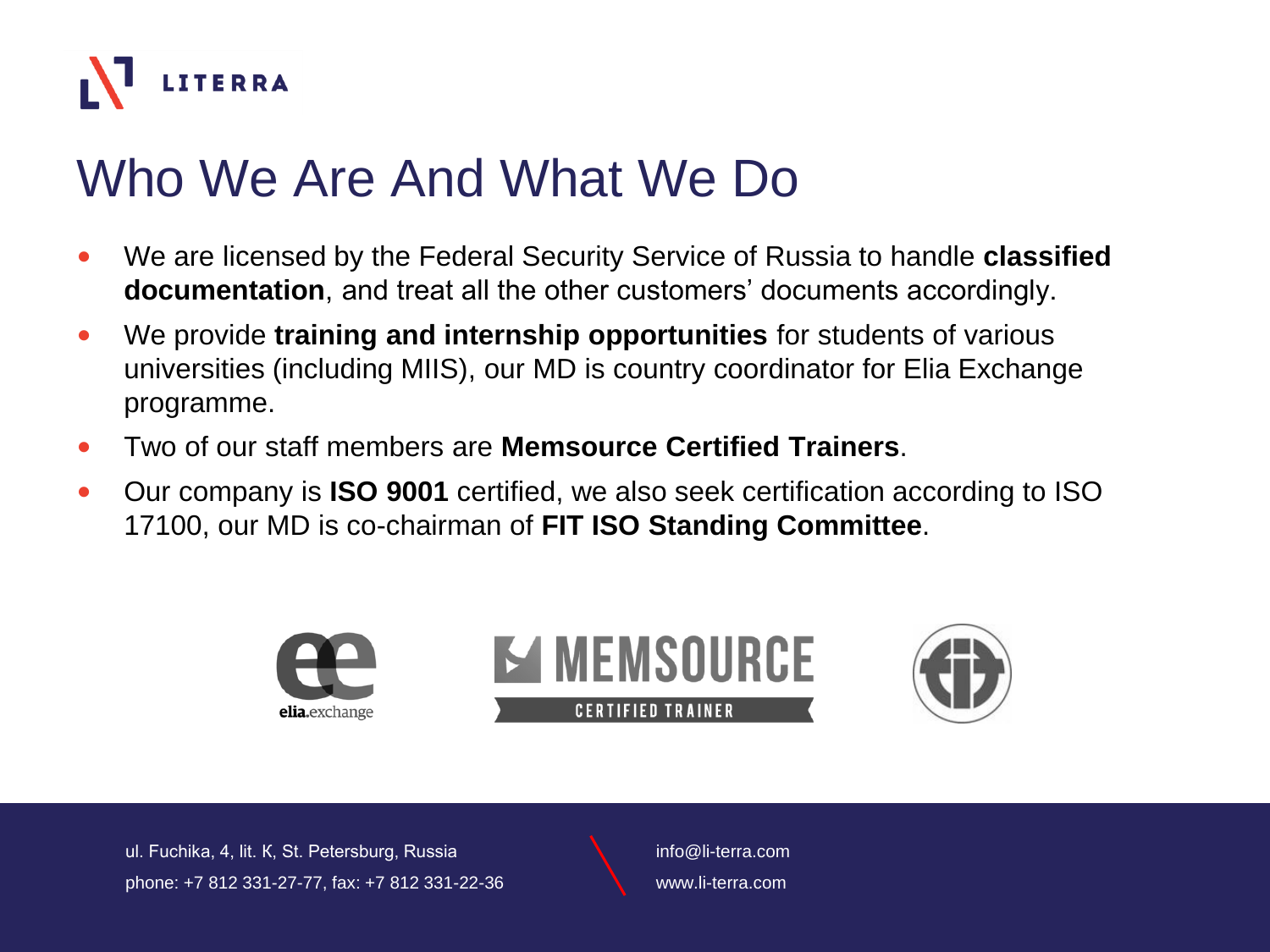

info@li-terra.com www.li-terra.com

# Our Services

LITERRA

### • **Interpreting**

r/1

Consecutive, simultaneous, and chuchotage

### • **Translation**

From technical documentation to fiction and business correspondence

### • **Multilingual DTP** In any Office, Adobe, Corel a.o. applications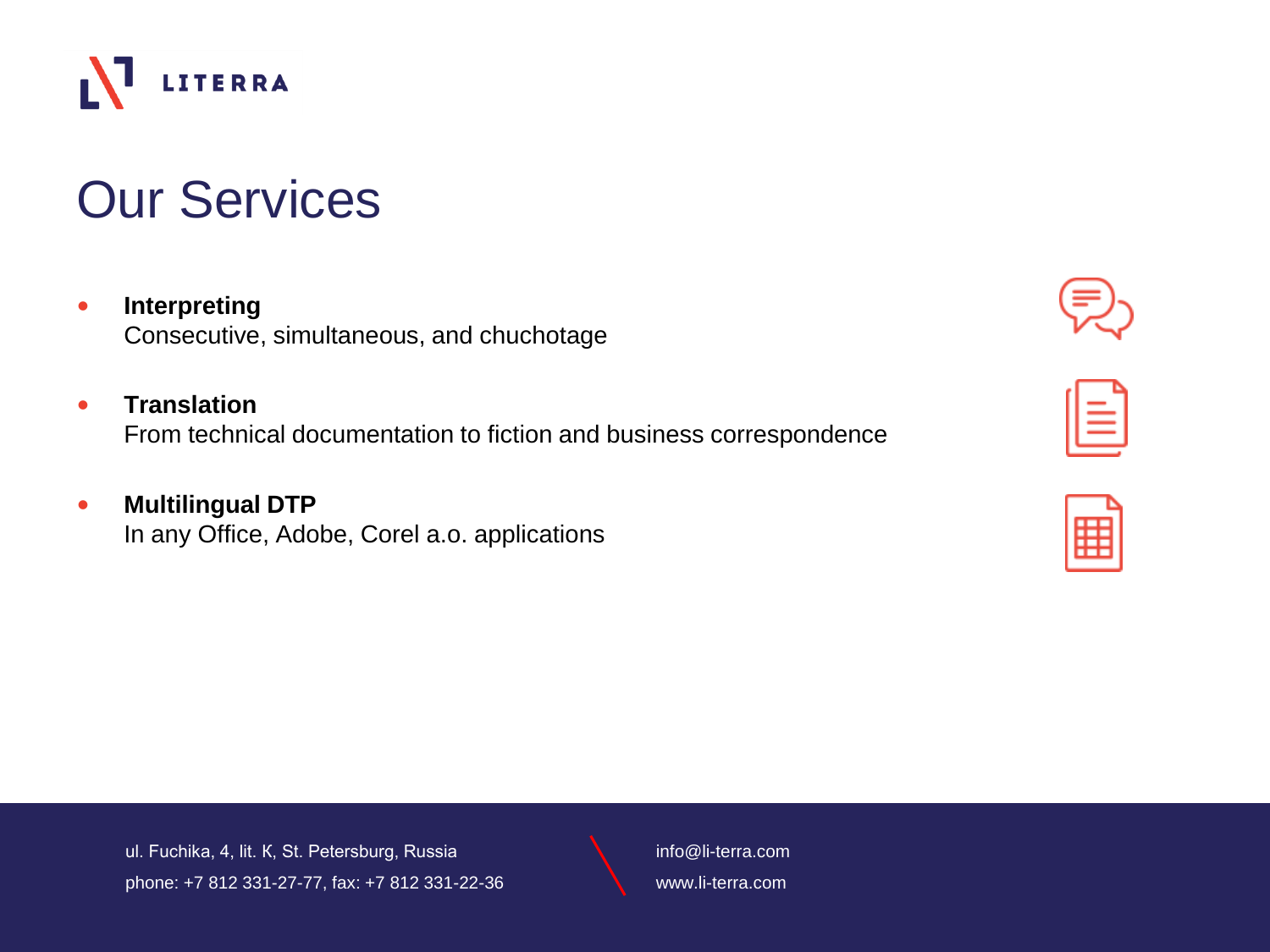

### Our Services

- **Transcreation and copywriting** We will adapt or rewrite a text to make it unique
- **Website and software localisation** We will localise your website from the menu to blog posts
- **Training** We help linguists and employees grow professionally







ul. Fuchika, 4, lit. К, St. Petersburg, Russia phone: +7 812 331-27-77, fax: +7 812 331-22-36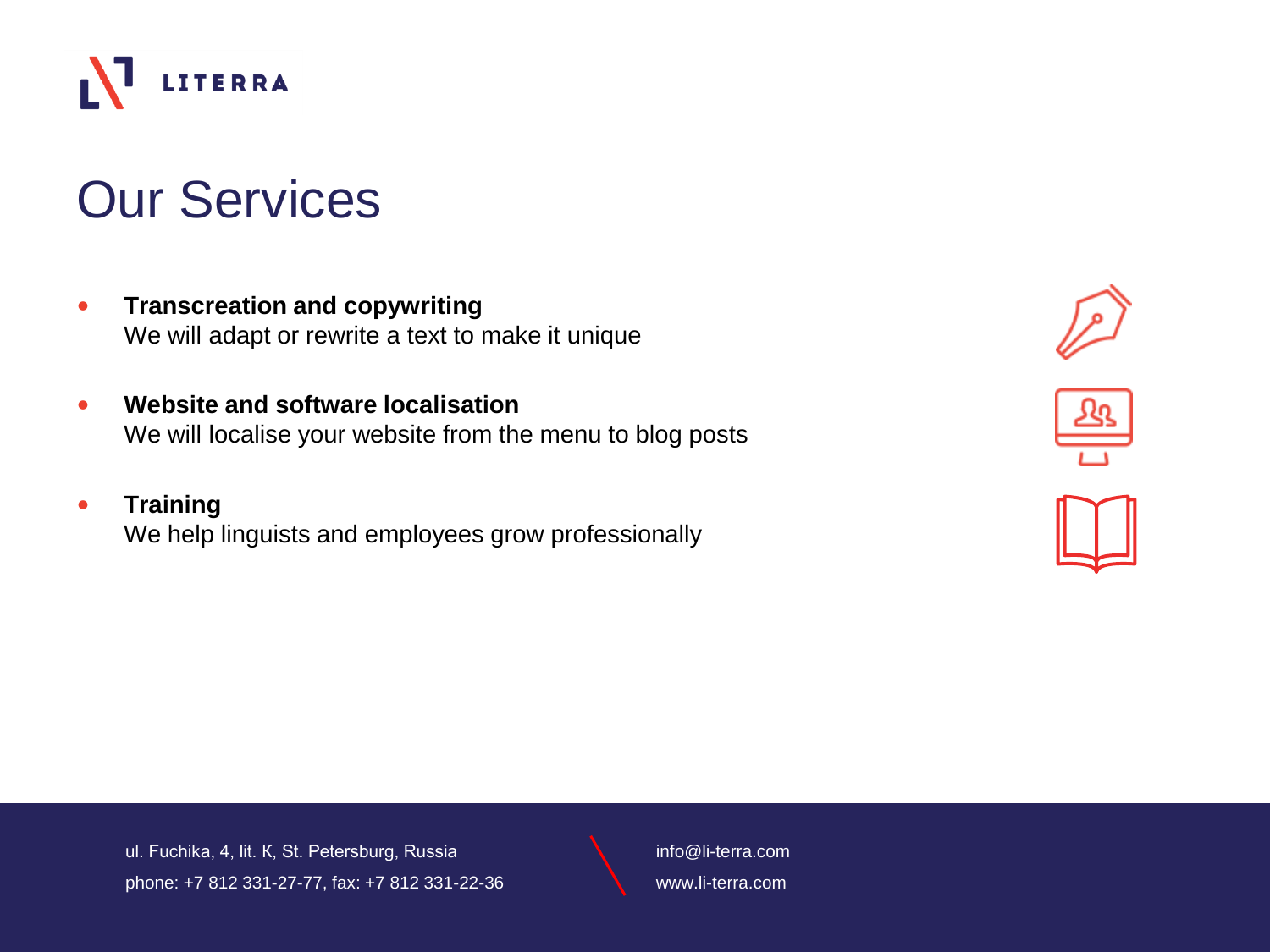

## **Translation**



- Over 50 active languages (Russian & CIS as specialisation);
- Design and regulatory documentation;
- Legal and financial documents;
- Drawings and diagrams of any format;
- Certificates, datasheets, manuals, specifications;
- Contract and tender documentation;
- Business correspondence;
- And much more…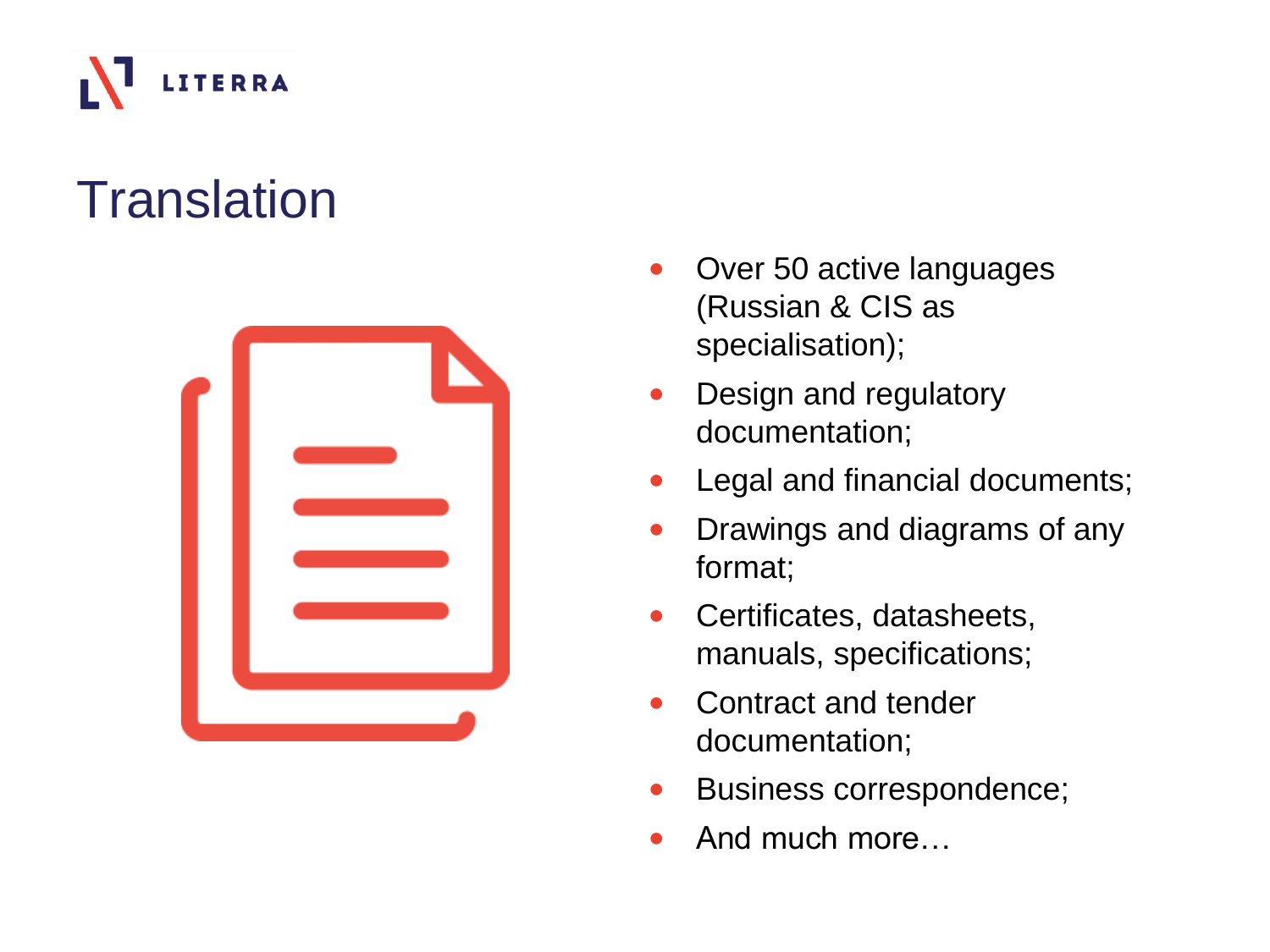

## Interpreting



- Over 50 active languages (Russian & CIS as specialisation);
- Negotiations and events in Russia and abroad;
- On-site interpreting;
- Simultaneous interpreting and equipment rental;
- Guide interpreters' services;
- Over-the-phone interpreting;
- Chuchotage.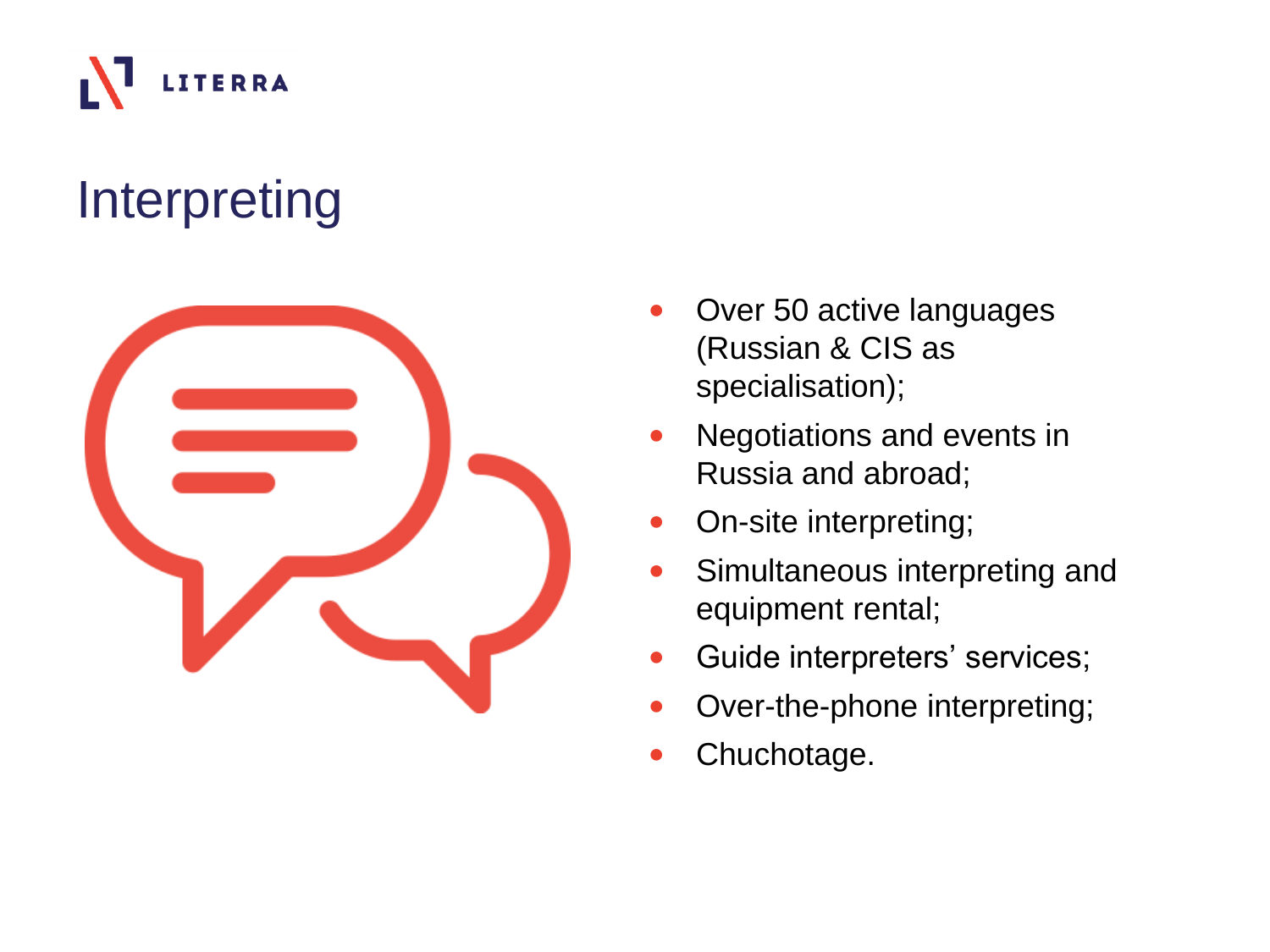

## Multilingual DTP and Ancillary Services



- Any Office, Adobe, Corel a.o. applications;
- Conversion from PDF/JPEG/TIF to editable format;
- Desktop publishing, formatting and design services;
- Pre-press;
- Printing services.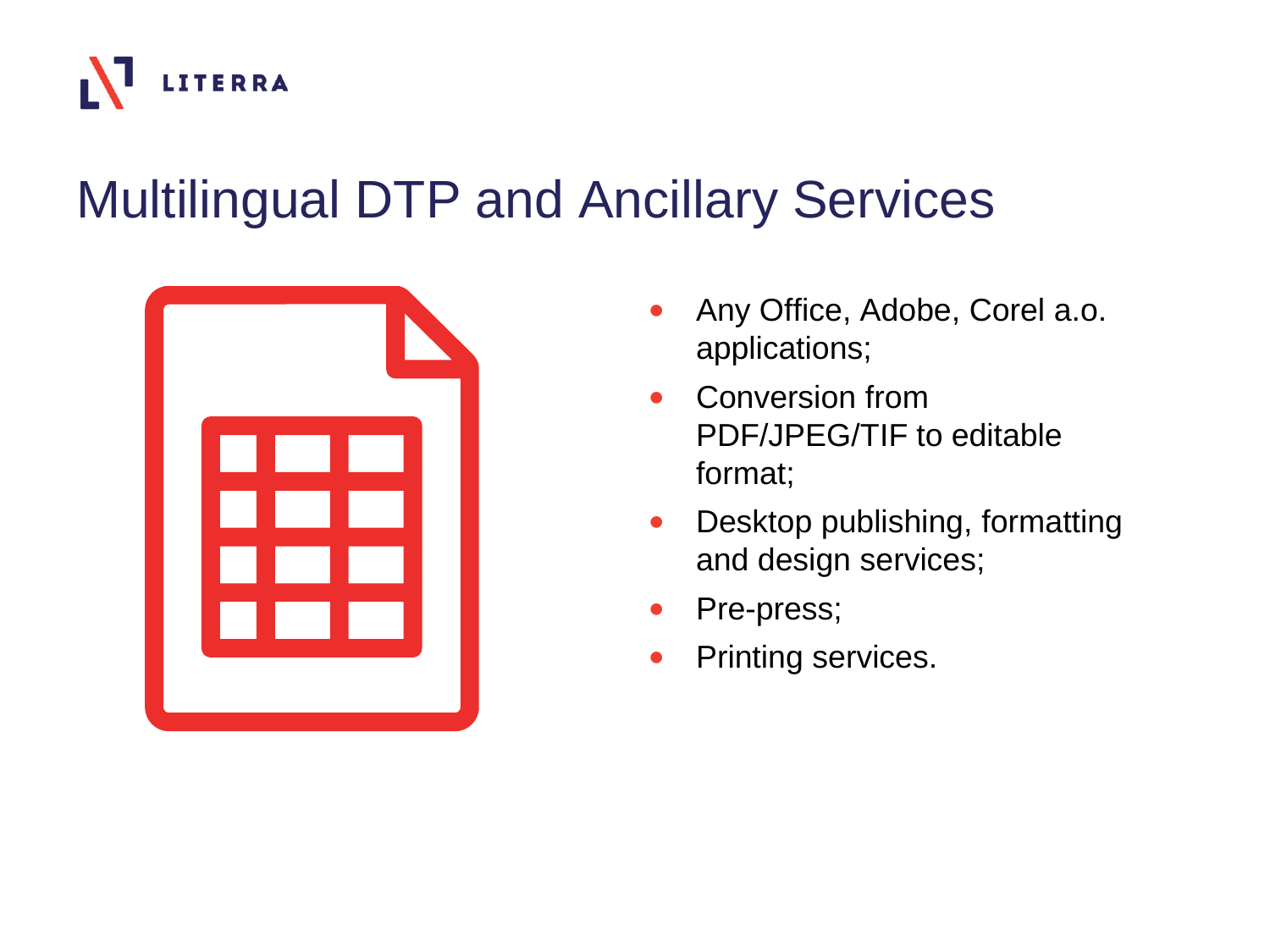

## Transcreation and Copywriting



- Rewriting of marketing texts and other materials intended for publication;
- Cultural adaptation of content to fit the target market;
- Consulting services.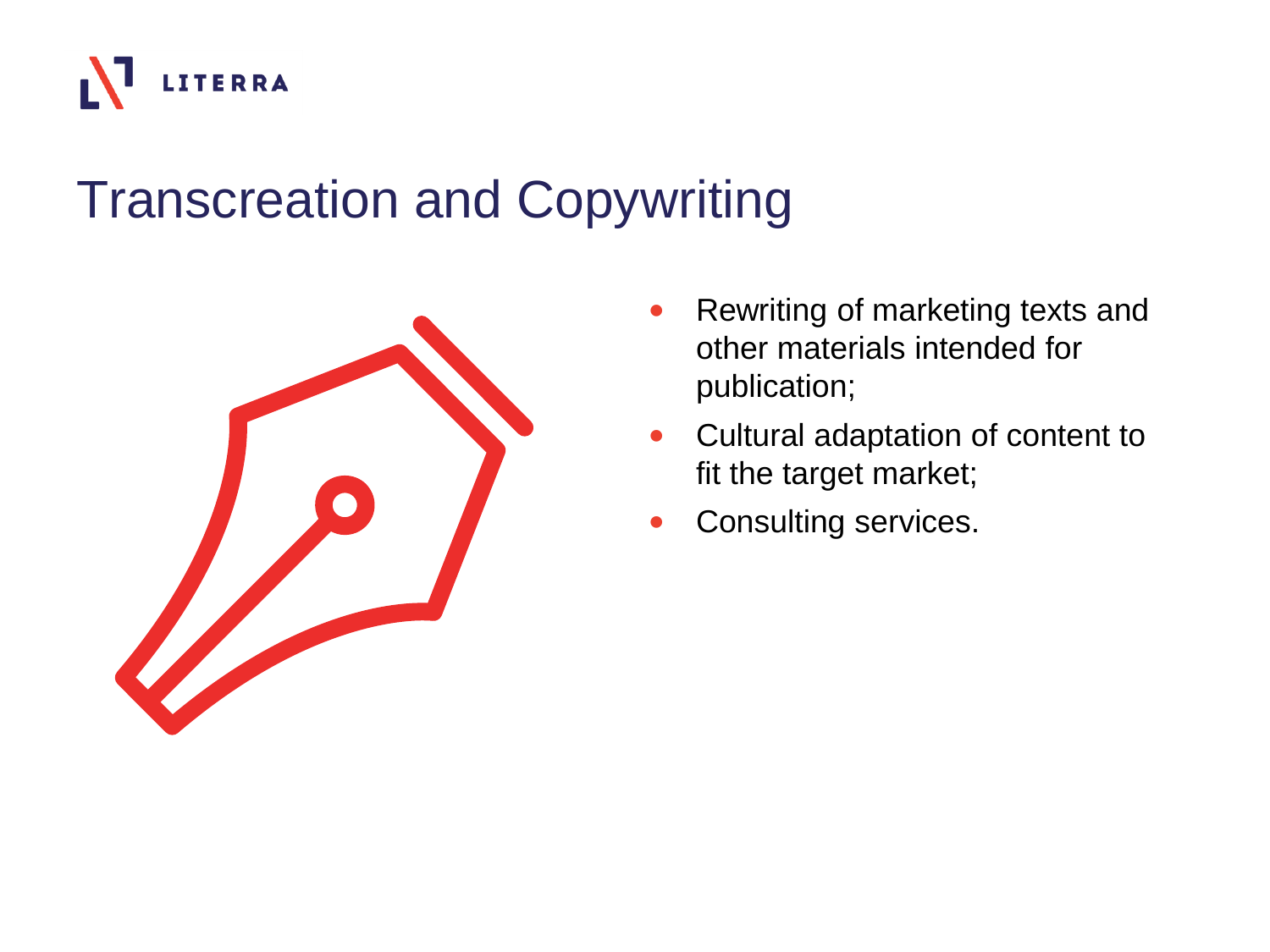

## Website and Software Localisation



- Content translation;
- Multimedia translation;
- Linguistic and functional testing;
- Multilingual SEO;
- Consulting services on localisation strategy.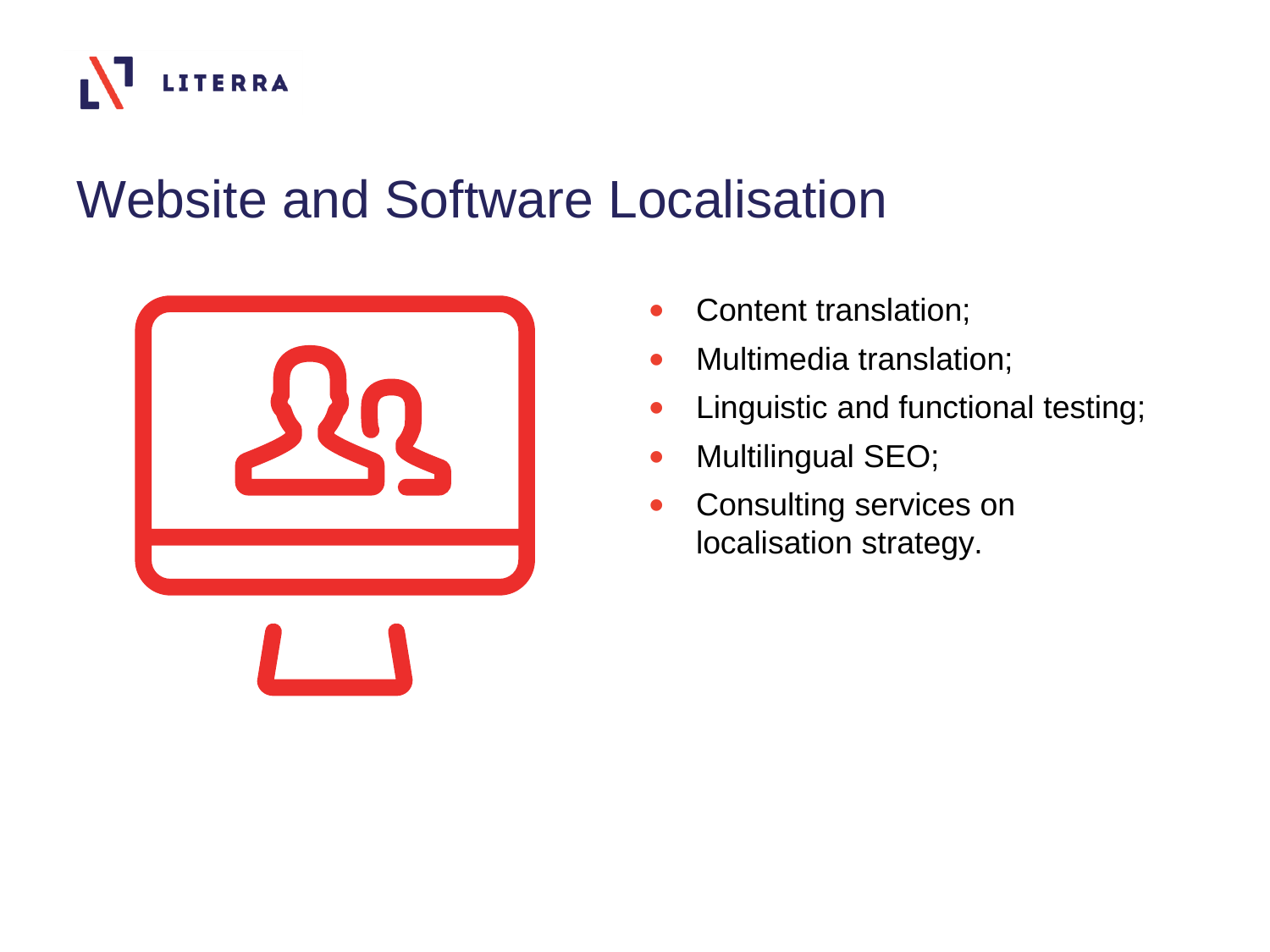

## **Training**



- Customised programmes on site and at our offices;
- Webinars and online courses;
- Basic translation and interpreting skills, DTP skills;
- Industry specific in-depth translation training;
- Tools and industry trends;
- A special course in Simplified Technical English (STE -100).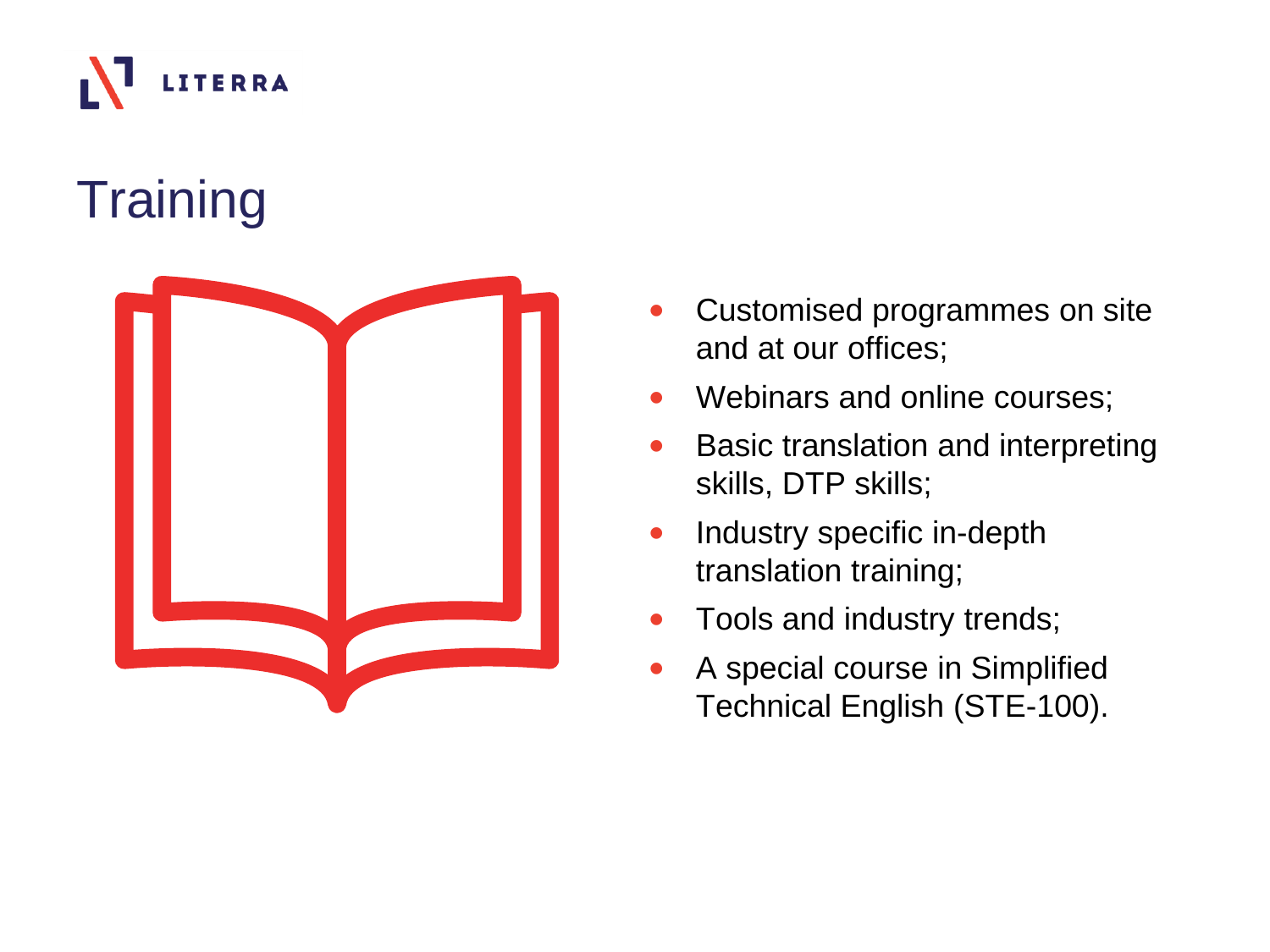

## Technical Capabilities

### • **CAT-tools**

Memsource, SDL Trados, Across, MemoQ, STAR Transit a.o.

### • **QA tools**

ApSIC Xbench, Verifika, integrated QA modules in CAT-tools

### • **Translation Management System**

Bespoke TMS with customer access used as the basis for commercially distributed QTRM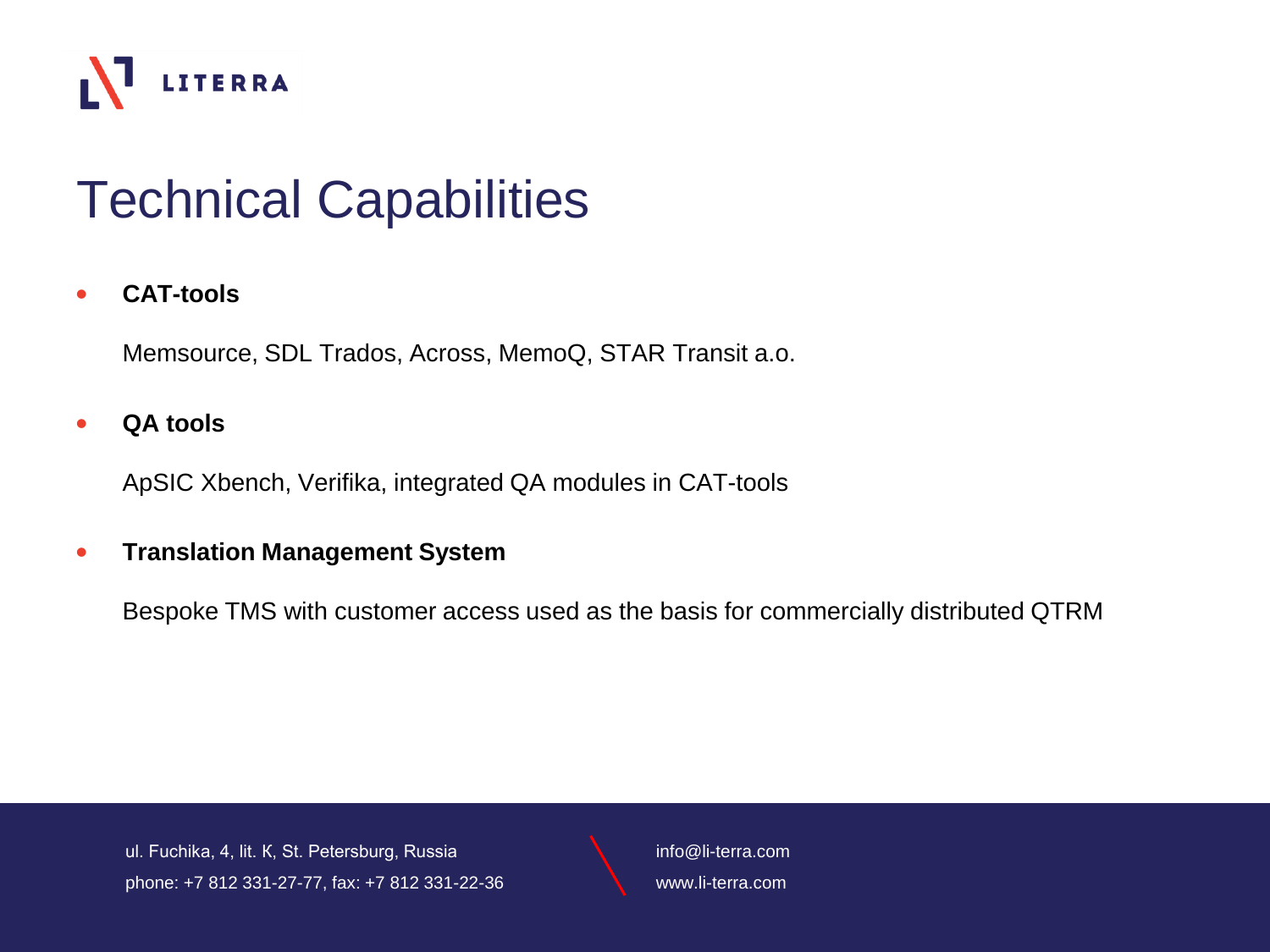## LITERRA

**Translation** 

Process

**Workflow** 

#### Feedback & CUSTOMER gednes **Sales Department: O** Quotation Manager  $\Box$ **Business Development /** Scope of work, pricing, **Account Manager** proposed deadlines Delivery of documentation and accounting documents **Sales Department: Business Development /** O Production Department **Account Manager** Project acceptance, approval Final check of documentation of quote from the Customer for its compliance with project specification **Production Department:**  $\nabla$  Production Department  $\circ$ **Project Manager** Printing, copying, binding of documentation as per project Approval of project specification, specification creation and/or approval of project glossary **Production Department: Production Department:**  $\boldsymbol{\nabla}$  $\triangledown$ **DTP Team Proofreading Team Production Department:** OCR of uneditable documents Final proofreading: review QA Manager /  $\Omega$ of orthotypographic mistakes Lexicographer CAT-tools maintenance, **Production Department: Production Department:** terminology management  $\circ$  $\triangledown$ **DTP Team Project Manager** Assigning translators Formatting as per source document layout and editors **Production Department:** ▲ **Project Manager/**  $\circ$  $\overline{\nabla}$ Editor(s) **QA Manager**  $\nabla$  Translator(s) Review of translation for its Automatic QA Translation as per project suitability for purpose, style, specification and glossary and terminology

**Translation** 

**Project Workflow** 

ul. Fuchika, 4, lit. К, St. Petersburg, Russia phone: +7 812 331-27-77, fax: +7 812 331-22-36 info@li-terra.com www.li-terra.com

**LITERRA**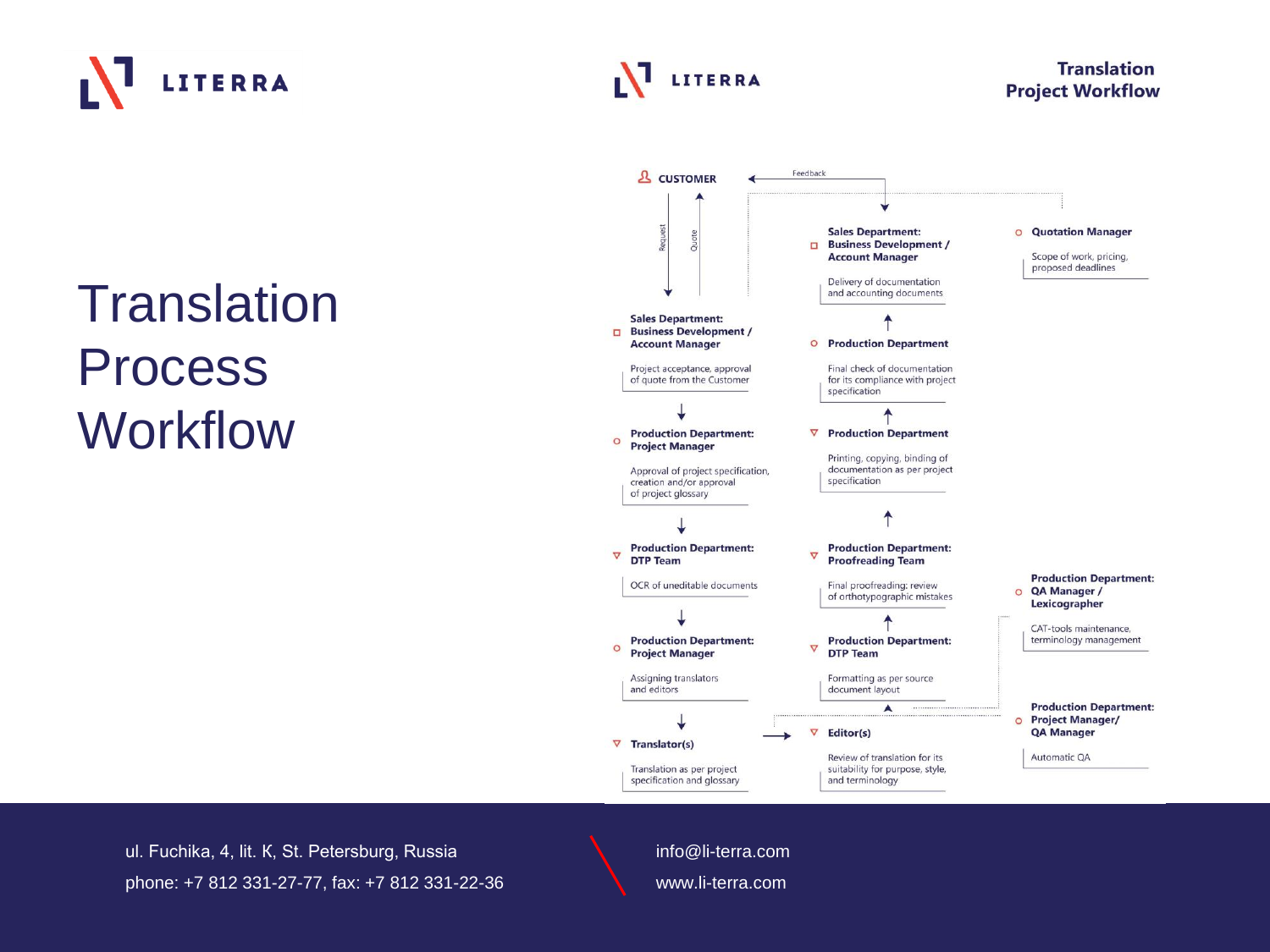

## Vendor Management



ul. Fuchika, 4, lit. К, St. Petersburg, Russia phone: +7 812 331-27-77, fax: +7 812 331-22-36 info@li-terra.com www.li-terra.com

LITERRA

#### Vendor **Management**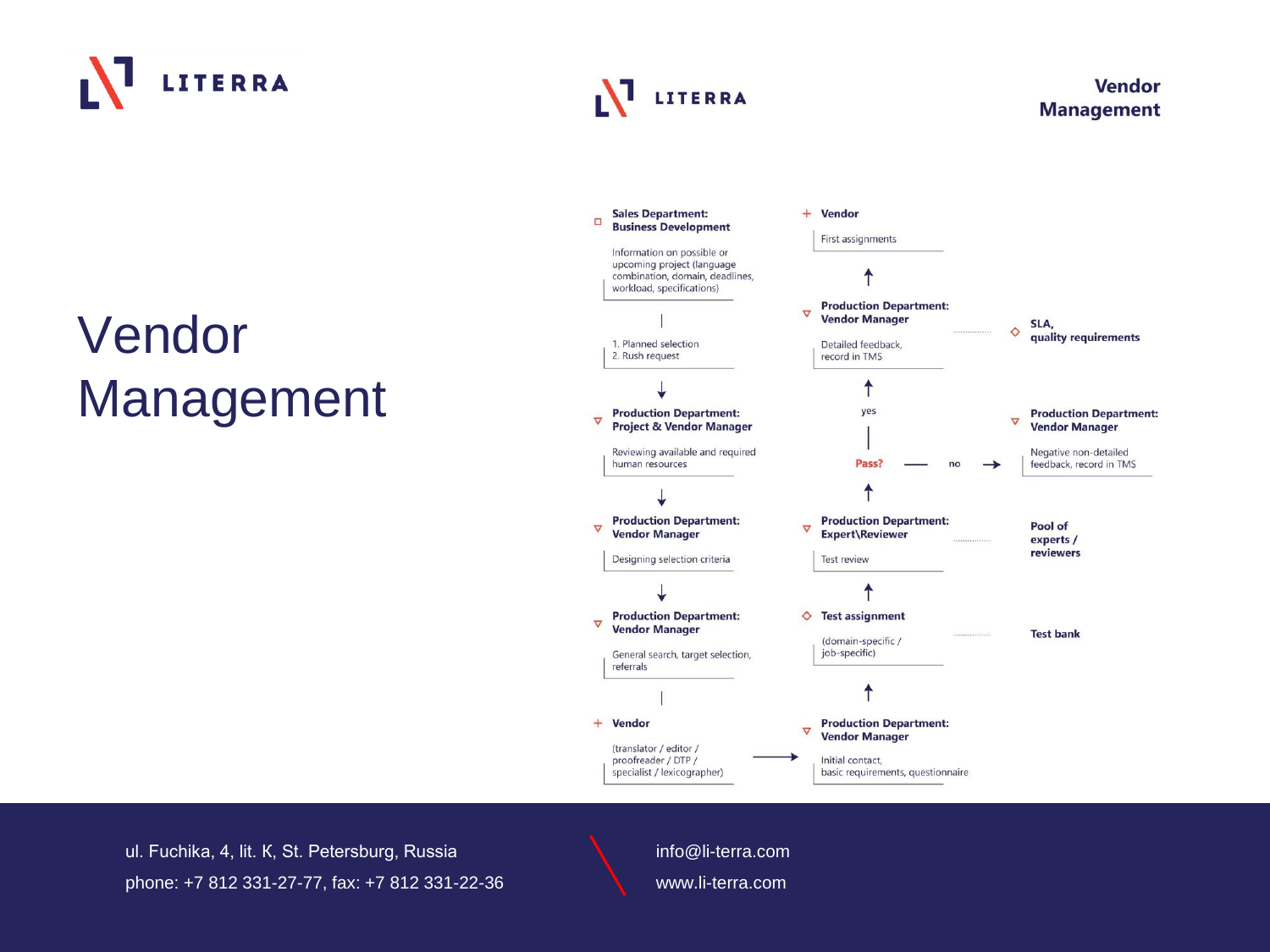

## They Trust Us



### $SDL^*$ **Honeywell** Canon

## L'I legrand<sup>®</sup>



### **EXPOFORUM**

**SCHAEFFLER** 

ul. Fuchika, 4, lit. К, St. Petersburg, Russia phone: +7 812 331-27-77, fax: +7 812 331-22-36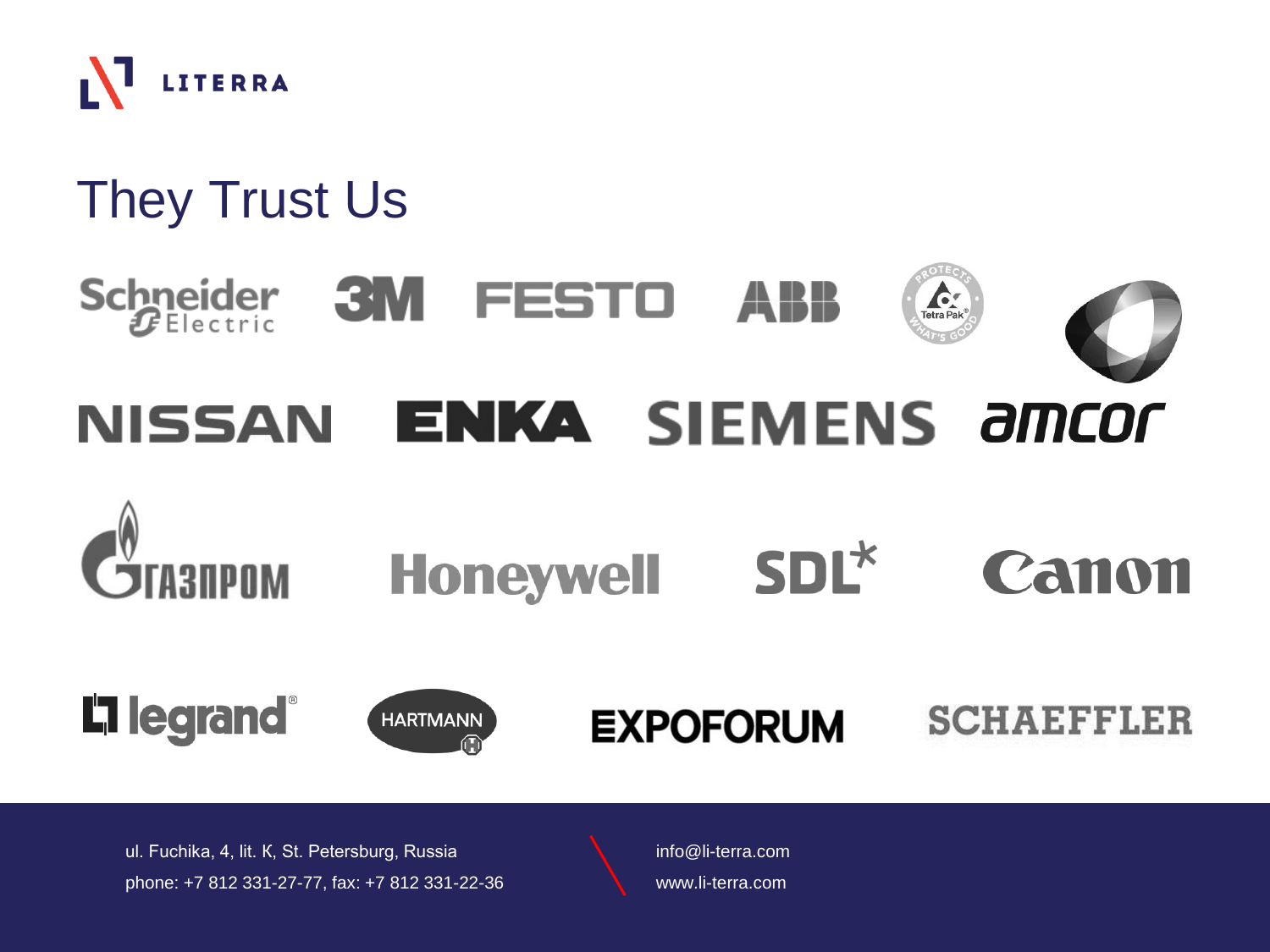

## Why Work With Us?

### • **Direct benefits**

In our work we follow reasonable pricing strategies and provide an optimum price-time ratio.

### • **Reliability**

The scalability of our production directly reflects on our ability to seamlessly work through large volumes of documentation in sometimes impossible deadlines.

#### • **Convenience**

Bespoke account manager at your disposal to handle all project-related or invoicing issues, conference manager at an interpreting assignment or dedicated project manager liaising with you on the project progress.

#### • **More opportunities**

You can track invoices and download completed projects directly from our TMS. We are constantly redeveloping it to streamline the customer-vendor communication.

ul. Fuchika, 4, lit. К, St. Petersburg, Russia phone: +7 812 331-27-77, fax: +7 812 331-22-36